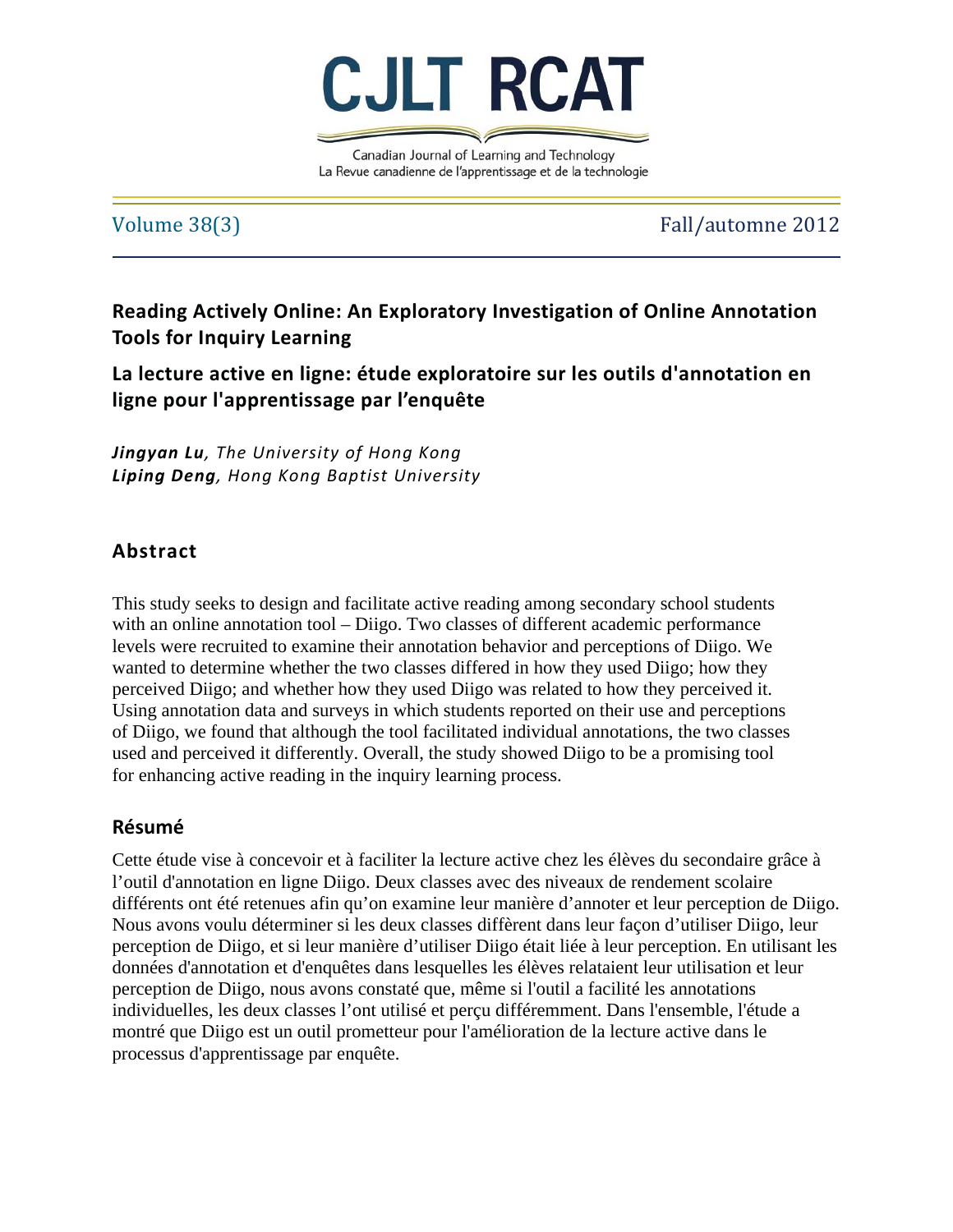Keywords: annotation behaviour, active reading, Diigo, students' perception, computerassisted learning, inquiry learning.

**Mots-clés:** habitudes d'annotation, lecture active, Diigo, perception des élèves, enseignement assisté par ordinateur, apprentissage par l'enquête

# **Introduction**

With its close theoretical links to constructivist learning perspectives, inquiry-based learning has long been endorsed by educational researchers and practitioners (e.g. Blumenfeld, Soloway, Marx, Krajcik, Guzdial, & Palincsar, 1991; Edelson, Gordin, & Pea, 1999) and has been used by educators in a range of disciplines. Inquiry-based learning seeks to promote active learning by engaging students in authentic activities (Edelson, et al., 1999) and although, it has been referred to in different ways: discovery learning (e.g. Njoo & De Jong, 1993), problem-based learning (e.g. Savery & Duffy, 1995), and project-based learning (e.g. Blumenfeld, et al., 1991), the process of inquiry generally involves four steps: (1) formulating questions and generating hypothesis, (2) collecting data, (3) analyzing and interpreting evidence, and (4) drawing conclusions (Sung, Lin, Lee, & Chang, 2003).

Although, research has demonstrated that inquiry-based learning supports active learning, students often find the task of gathering, analyzing, and interpreting data on their own to be challenging (Edelson, et al., 1999). Students have to learn how to judge the accuracy, legitimacy and relevancy of various sources of information, and to compare and contrast information from these sources (Owens, Hester, & Teale, 2002). Thus, facilitating the process of gathering, analyzing, and presenting information is a critical issue in inquiry-based learning (Owens, et al., 2002).

Recent developments in web-based technology can support inquiry-based learning by supporting access to online information (Blumenfeld, et al., 1991), structuring problem contexts, and supporting cognitive and meta-cognitive processes (Wang, Kinzie, McGuire, & Pan, 2010). This study investigates the use of Diigo, a web-based annotation tool, to support the critical reading in the context of inquiry-based learning. Hong Kong's New Senior Secondary curriculum recently introduced Liberal Studies, a core subject designed to enable students to develop skills in critical reading and argumentative writing by engaging in inquiry-based learning. Diigo was introduced to help students engage in critical reading and we investigated how students used and perceived it.

## Literature review

## **Pedagogical values of annotation**

Educational researchers have long recognized the benefits of annotation as a reading strategy in which students mark important points in written texts and record interpretations or explanations (Marshall, 1997). The practice fosters active learning by encouraging students to construct ideas and to monitor their learning. For instance, in a review of research from the 1920s to the present,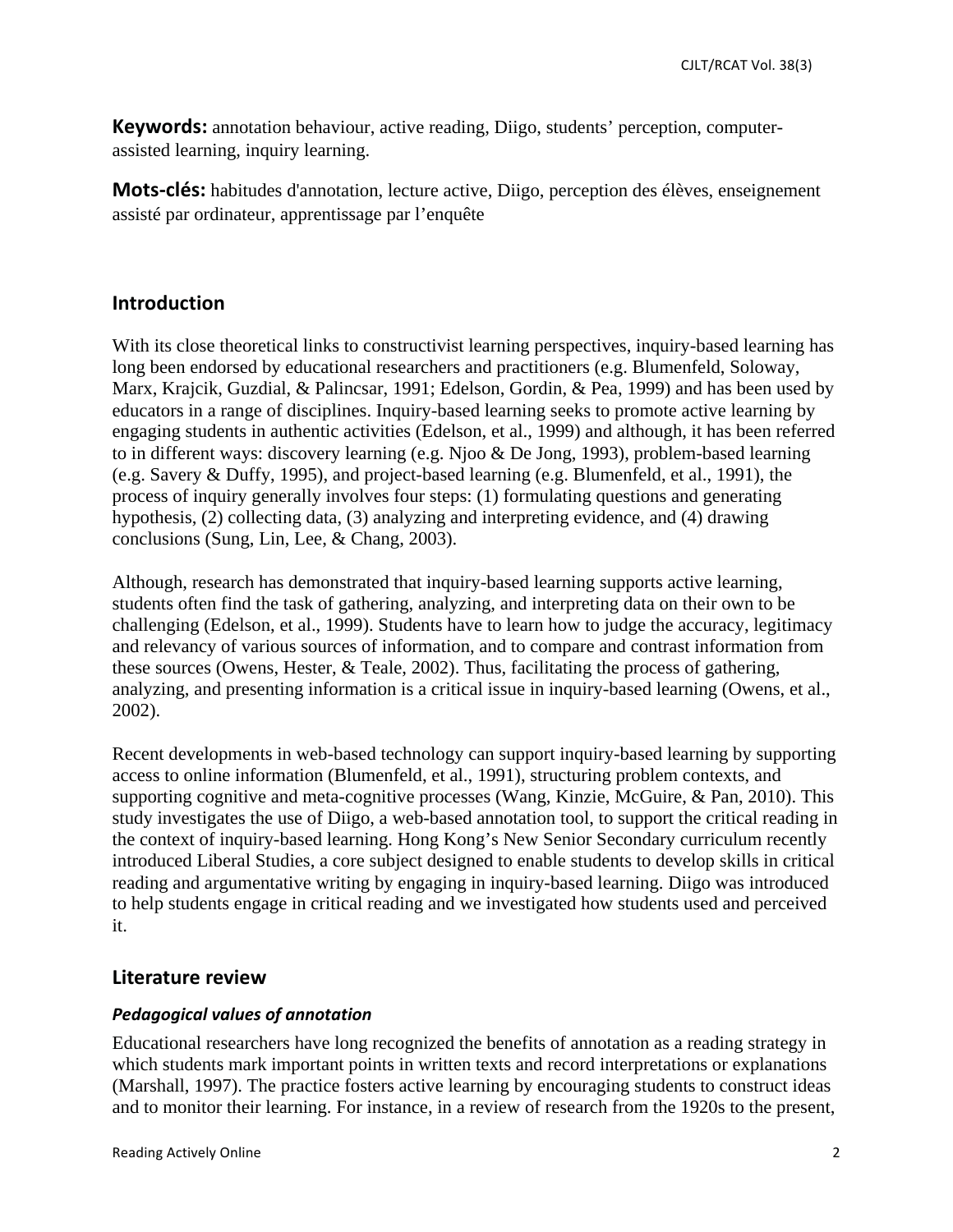Kiewra (1985) found that taking notes while reading had consistently been associated with learning achievement. Slotte and Lonka (1999) examined correlations between spontaneously constructed notes and text comprehension and found that both the quantity and the quality of student notes were significantly related to their learning. Since the pedagogical values of annotation can involve reading, writing, and sharing, the following literature review of the pedagogical values of annotation is structured accordingly.

The comprehension of readers improves when they underline, highlight, take notes, and summarize what they read because these activities lead them to read more actively and to engage with what they read at deeper cognitive levels (Porter-O'Donnell, 2004; Zywica & Gomez, 2008). Annotation leads readers to enter into a "dialogue with the text" (Porter-O'Donnell, 2004, p. 82) by allowing them to externalize their thinking and to connect new and old knowledge (Glover, Xu, & Hardaker, 2007). It also helps readers to identify and remember important points, to discern discourse structures, and to analyze ideas (Anderson & Armbruster, 1982; O'Hara & Sellen, 1997a; Ovsiannikov, Arbib, & McNeill, 1999; Porter-O'Donnell, 2004; Zywica & Gomez, 2008). With respect to the effectiveness of annotation on first year university students, Simpson and Nist (1990) reported that annotators outperformed non-annotators on comprehension tests. Annotators also focused on important concepts and issues, and constructed explicit relationships among them (O'Hara & Sellen, 1997b).

Highlighting and labelling structures and important points not only facilitate reading comprehension but also foster written production as well. Students in Porter-O'Donnell's (2004) reading class reported that annotation helped them locate evidence in texts and to construct useful records of their thoughts while writing. Slotte and Lonka (1999) characterized the activity of taking notes while reading as a kind of dialogue between reading and writing: taking notes can help readers understand, evaluate and compare ideas in what they are reading. This process, in turn, helps students organize important facts, issues and positions into appropriate structures in their own production. Similarly, Wolfe and Neuwirth (2001) argued that annotating was effective in bridging the gap between reading and writing as it helps readers view, select, shape and structure knowledge from different perspectives, which helped the later process of writing from sources (Wolfe & Neuwirth, 2001).

Annotating not only benefits individual learners, but also benefits groups of learners. Sharing annotations can promote useful interacting among groups of learners. Readers can benefit from insights and perspectives in the annotations of other readers, and writers can benefit from feedback from readers (Wolfe & Neuwirth, 2001). Shared annotations can foster teacher-student and student-student interaction (Xin & Glass, 2005; Xin, Glass, Feenberg, Bures, & Abrami, 2011). Thus, annotation tools can promote collaborative learning. Comparing the effects of one such tool on individual and collaborative learning, Johnson, Archibald, and Tenenbaum (2010) reported greater improvements in the reading comprehension and meta-cognitive skills of learners who annotated collaboratively than in those who annotated alone.

#### Annotation with web technologies

Now that web technologies can support online annotation, researchers are focusing on a growing variety of on-line annotations tools and their role in serving the needs of a growing population of users who now look on the Internet as a primary source of information. Although, the online annotation tools with which users access, manage and share information (Wolfe, 2002) across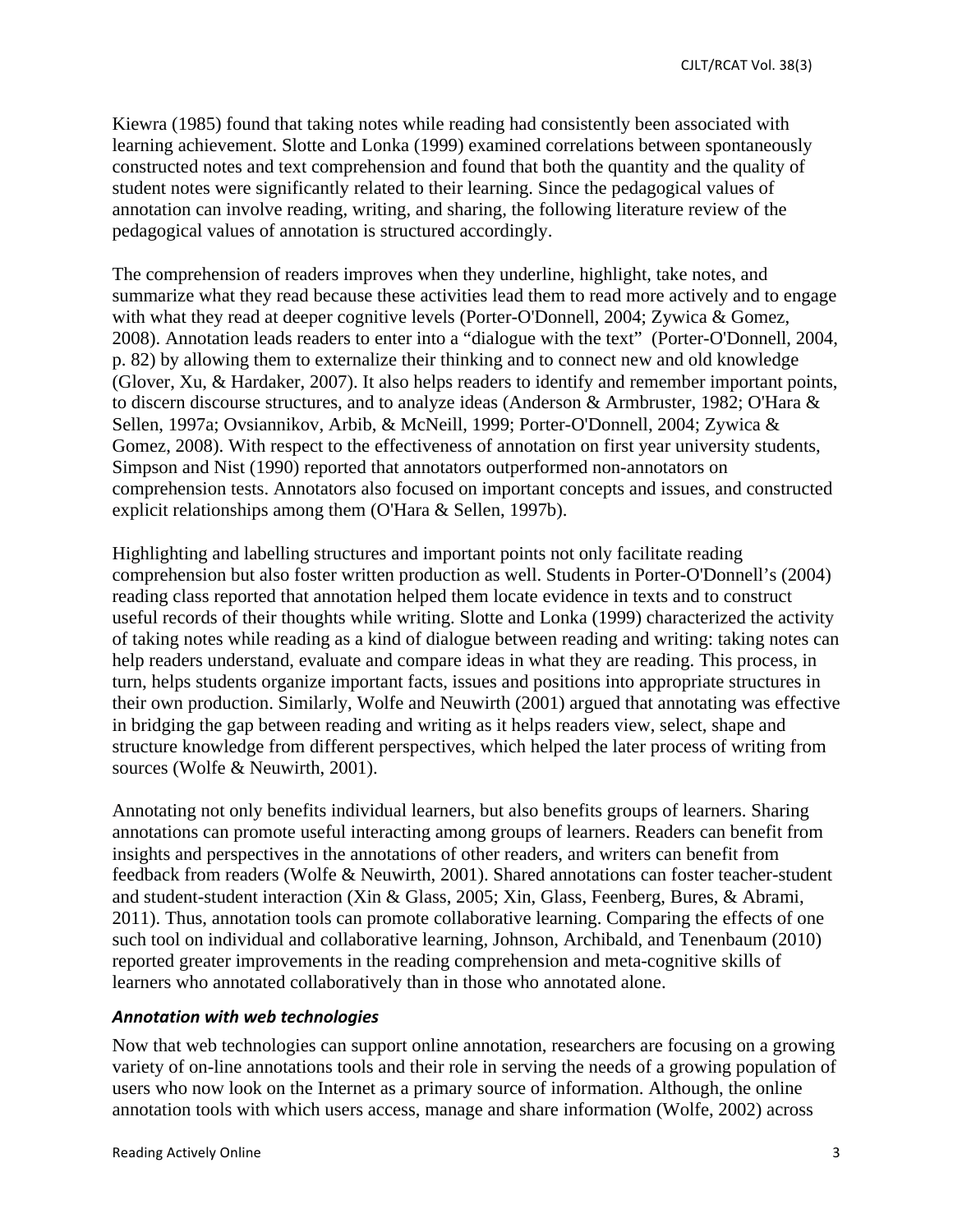time and space (Rau, Chen, & Chin, 2004) are becoming more common, earlier versions were cumbersome and interfered with reading processes (O'Hara & Sellen, 1997b). More recent online annotation tools, such as Diigo, Stickis and SharedCopy have been designed to overcome these limitations by better integrating annotating activities into the process of online reading. Several annotation tools are reviewed here as background and rationale for selecting Diigo.

Stickis (http://stickis.com/) are free online sticky notes that readers can use to record and share ideas about the web pages they browse. Stickis can be attached to different kinds of online content including links, text, images, audio and video. The ability to attach tags to other Stickis allows users to reflect on and categorize their own annotations. They can also use Stickies to search and identify what they want to reread, quote or summarize. Since URLs are saved before annotating them, annotations can be personalized, customized and edited. Users can edit their personal profiles on Stickis, and define colours and font sizes. They can also edit web content by dragging or cutting and pasting it from browsed web pages or indirectly by adding editor provided HTML code. Stickis support collaboration by allowing users to read and comment on the work of others. Unfortunately, Stickis do not support highlighting which somewhat limits their use.

SharedCopy (http://sharedcopy.com/) is an AJAX based web annotation tool which readers can use to mark-up, highlight, draw, annotate, cache, write and attach sticky-notes, share websites, and save work to personal URLs. It does not require a software download and can be attached to email, tweets, blogs and Delicious. Users can contextualize research comments by embedding highlighted text with attached sticky notes. They do not need to form organized groups to share their work. SharedCopy supports tagging so that users can organize annotations. Reading information on SharedCopy does not require downloading software. Unfortunately, users cannot comment on the annotations of others.

WebNotes (http://www.webnotes.net/) is a commercially available annotation tool that was designed to support online research. Users can highlight and make notes on websites and PDF files. They can organize notes, bookmarks, and documents into folders, and share annotations via email, permalink and Twitter. Again, users cannot comment on the annotations of others, which limit collaboration.

Marginalia (http://webmarginalia.net/) is an annotation tool designed for online discussion forums. It allows users to highlight and annotate ideas that they encounter in forums and to save them either privately or publicly to share with others. It provides users with a fixed vocabulary of tags for margin notes and allows free-form text entry. Tagging is pedagogically effective reading strategy that can involve labelling questions and making summaries. It is also useful for content analysis and for retrieving annotations on various topics (Xin, et al., 2011).

Diigo (Digest of Internet Information, Groups and Other stuff) supports the development of critical reading skills by allowing students to highlight web pages and attach comments as sticky notes, and to browse the online annotations of others (Greenhow, 2009). Diigo supports highlighting and several ways of attaching notes to web pages. Diigo also allows students to collaborate by interacting with and commenting on the annotations of peers. The group feature also makes the sharing of annotated page very easy. After comparing above online annotation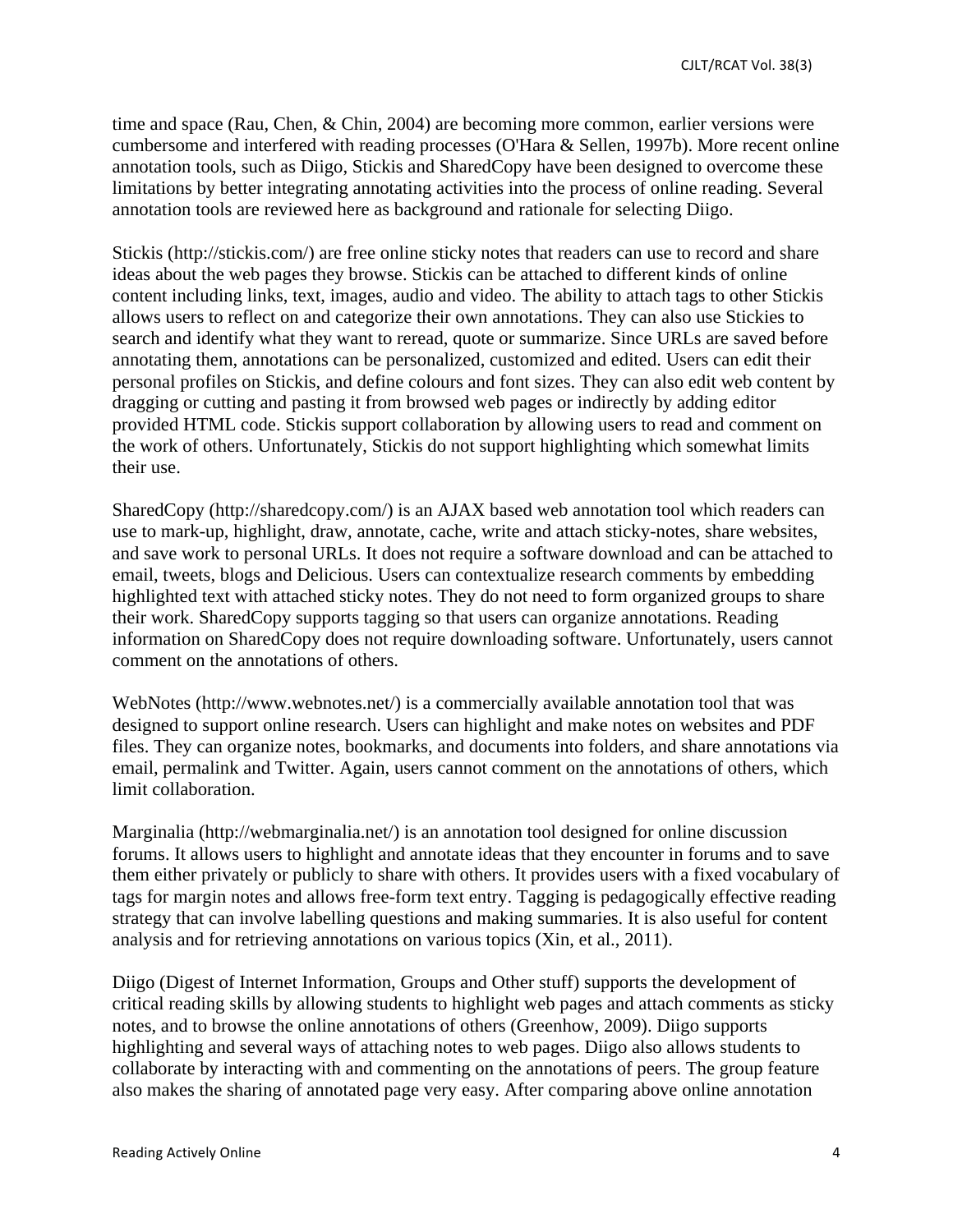tools, we selected Diigo as it was a powerful, free, easy to use tool that supports highlights, adding notes, and commenting, which fit the requirements of the course selected in this study.

Research on online annotation tools is in its infancy and has thus far focused mainly on technical issues such as systems design and development (Glover & Hardaker, 2007; Rau, et al., 2004). Of the few studies focusing on pedagogical design, implementation, and impact of annotation tools, several have shown their positive impact on learning. For example, Nokelainen and associates (2005) found that students' engagement with EDUCOSM (a web-based document annotator) was connected to their learning performance. Hwang, Wang, and Sharples (2007), through an experimental study, showed that the use of an online annotation tool enhanced students' learning achievement and motivation. However, there is lack of investigation on how annotation tools were used in details. Besides, do students differ in academic performance also differ in their online behavior? Will high performance students make more use of online features because they have the strategies of doing so or they use less because they do not need them? Grabe and Sigler (2002) found that general text comprehension as measured by the Nelson-Denny predicted voluntary use of online study tools. However, Bures, Abrami and Schmid (2010) found that the text comprehension did not predict which graduate students chose to use a labelling or tagging feature in online discussion forums while the annotation behavior was determined by the level of structure of the online dialogue. On the whole, there is a dearth of studies that explore students' experiences and perceptions of using online annotation tools and how and if students at different ability levels use them differently. Our study then will focus on this aspect.

## **Research questions**

This study examined how students in two secondary four (equivalent to grade 10) classes of different academic abilities used Diigo to support active reading and how they perceived Diigo. We focused on three research questions.

- 1. How do students use Diigo for annotation and peer commenting?
- 2. How do students perceive Diigo?
- 3. How are students' online annotation behavior related with their perceptions of Diigo?
- 4. Do the annotation behaviours and perceptions of students in two classes differ and if so how?

# **Methods**

## **Participants and context**

Two classes of secondary four students, a high academic performance class (Class A) and an ordinary academic performance class (Class B), at a local, public, mid-ranked Hong Kong secondary school, were recruited for this study. The two classes were chosen to determine whether high and ordinary performing students used, perceived, and benefited from Diigo in different ways. Originally, there were 44 students in Class A and 37 in Class B, but after excluding those who did not use Diigo (due to their absence from the session), there were 42 in Class A and 27 in Class B.

The study focused on a new secondary school subject, Liberal studies (LS), in which the students engaged in inquiry-based learning which called for them to read critically and to write arguments. LS is designed to train students to be critical consumers of information from various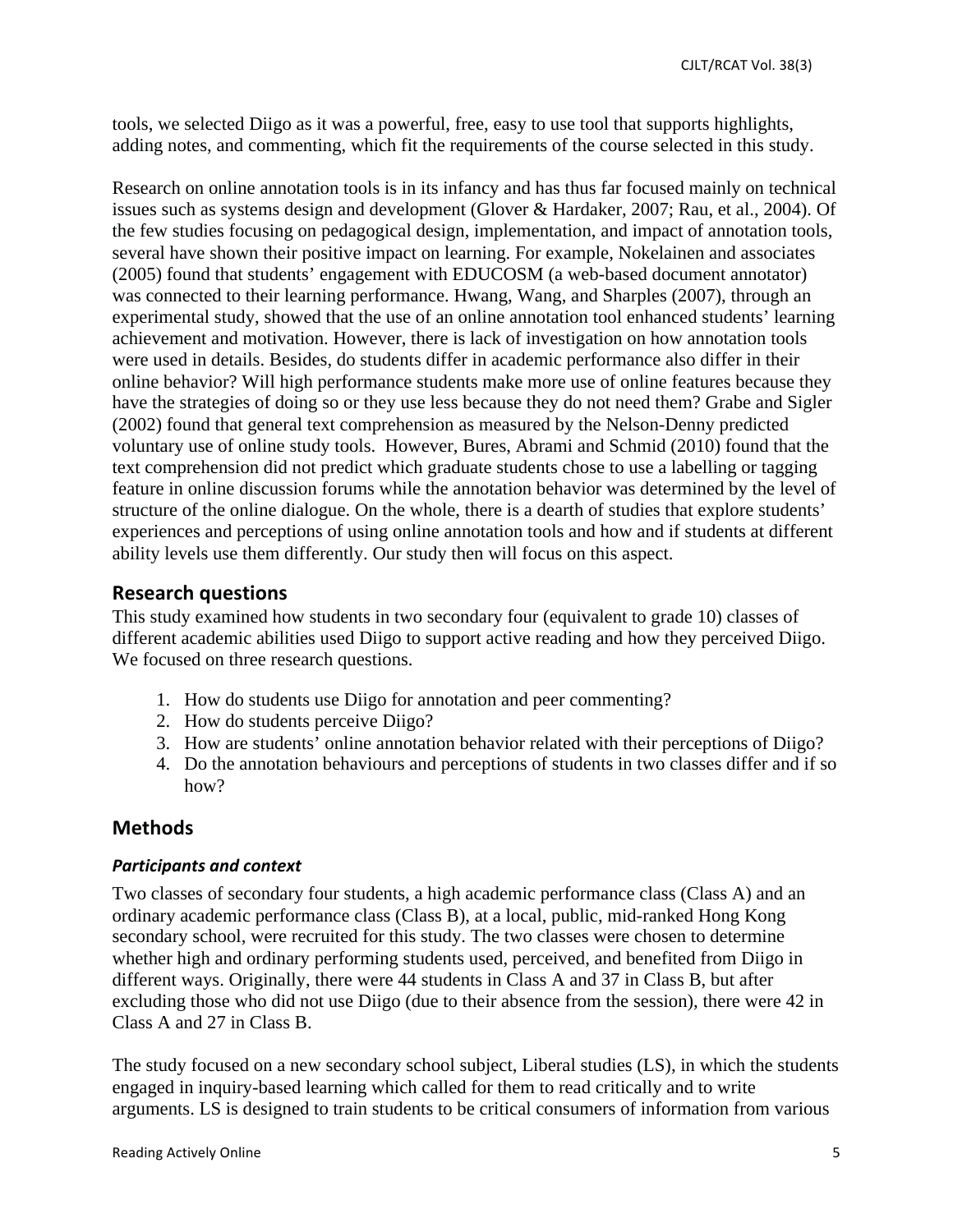sources, especially when it involved controversial issues. The LS curriculum is organized into units covering specific issues. The study focused on a unit that dealt with building high-speed rail in Hong Kong. The unit was collaboratively designed by six teachers, thus Classes A and B used the same teaching materials, activities, and tasks.

# **Procedure**

Diigo was integrated into a three-week unit of 6 sessions. The unit had four-stages. The teachers put students into groups of 3 or 4 and used Diigo educator accounts to create an account for each student. In stage 1, the teachers gave students an article introducing basic concepts and knowledge of high-speed rail travel in Hong Kong. In stage 2, they gave students an article outlining different views on high-speed rail travel in Hong Kong for students to identify the views of different stakeholders. The students were required to use Diigo to accomplish the annotation tasks. In stage 3, students searched for other relevant online articles on their own and analyzed and evaluated the information they found.

| <b>Stages</b>             | <b>Task</b>                            | <b>Materials</b>           |  |
|---------------------------|----------------------------------------|----------------------------|--|
| 1. Material preparation   | Clarify key concepts and grasp the     | Teacher-provided article 1 |  |
|                           | background information                 |                            |  |
| 2. Posing questions       | Explore the issues and pose questions  | Teacher-provided article 2 |  |
|                           | for inquiry.                           |                            |  |
| 3. Information search and | Search for relevant articles, analyze  | Self-selected article(s)   |  |
| analysis                  | and evaluate these information         |                            |  |
| 4. Discussion and report  | Share and comment on each other's      |                            |  |
|                           | annotation work; Synthesize the        |                            |  |
|                           | information into a final summary table |                            |  |

#### **Table 1:** *Stages of Annotation Activities*

Design of the online annotation tasks was guided by both teaching plans and critical reading strategies. First, identifying and understanding relevant concepts and issues are prerequisites of any inquiry, and are supported by Diigo's highlighting and sticky notes features. Students first identified and highlighted the important concepts in the teacher assigned articles and then added sticky notes to define or comment on them. Second, distinguishing facts from opinions and identifying different positions on an issue are also critical reading strategies students were expected to develop. To distinguish different positions, different colours of highlighters were used. To assist the process of reading and analyzing, the teachers also provided students with an analytical matrix that included tags such as "Pro position (support)" and "Con position (against)" to further scaffold their efforts at distinguishing different positions. Students were encouraged to add these tags as sticky notes attached to highlighted texts. In Figure 1 the sticky note attached to the highlighted pink passage contains the tag "con". Students were also encouraged to use sticky notes to express their opinions, comments, and conclusions.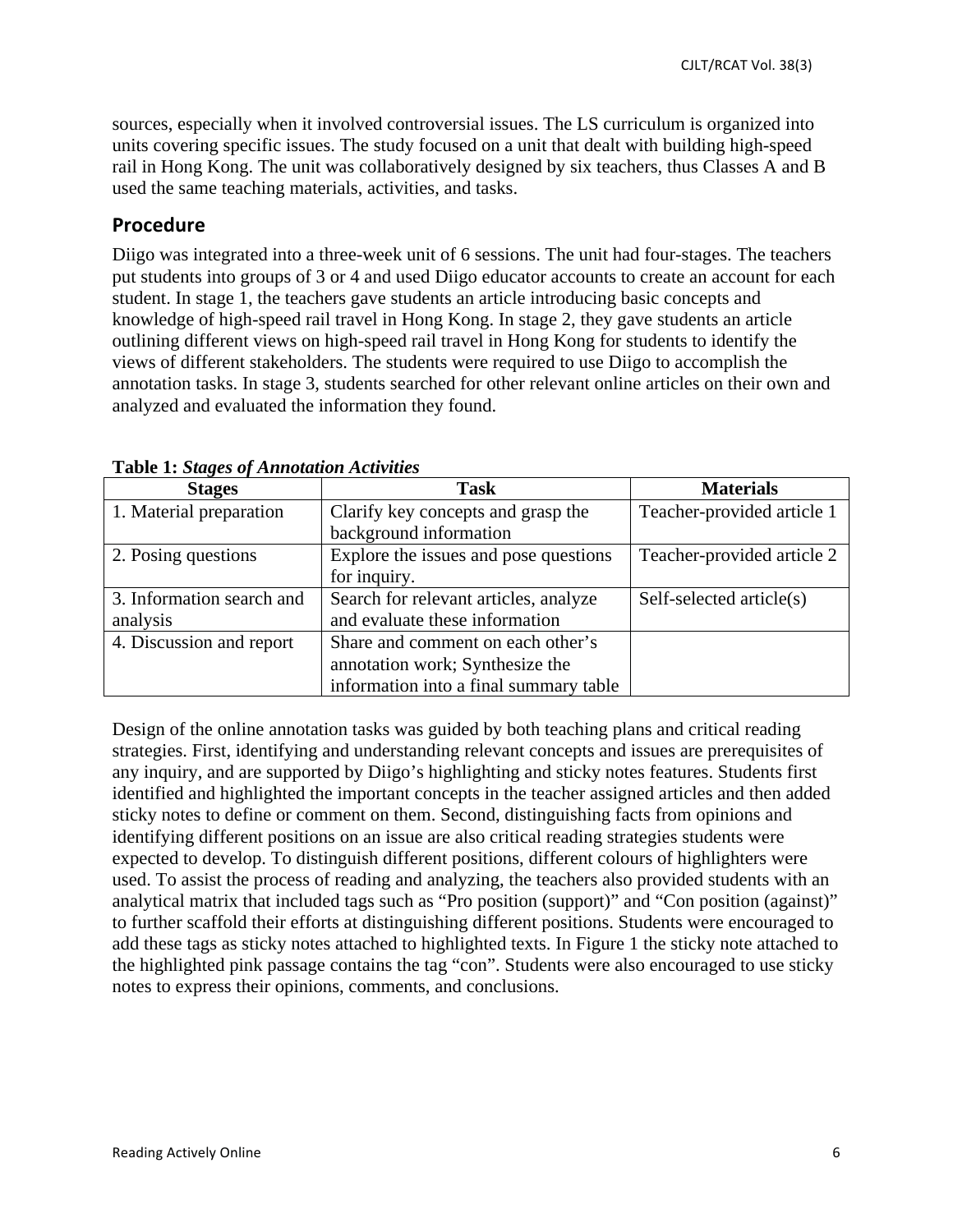|                                                                                                                                                                                                                                                                                                           | <b>G</b> Sticky Notes                            | $\times$                                                              |                                                                                                    |
|-----------------------------------------------------------------------------------------------------------------------------------------------------------------------------------------------------------------------------------------------------------------------------------------------------------|--------------------------------------------------|-----------------------------------------------------------------------|----------------------------------------------------------------------------------------------------|
| 文章三:50後至80後這天一條心                                                                                                                                                                                                                                                                                          | @ WAN UNIQUE on 2010-02-02<br>09104C Group 10 11 | 指1980年代出生的一代香港人,狭井则是林指郡一代人中活躍                                         |                                                                                                    |
| 50後至80後這天一條心                                                                                                                                                                                                                                                                                              | 於社會運動的年青人士,                                      |                                                                       | A sticky notes with an                                                                             |
| 【明報專課】自 2008年12月12日適否名某國村村民抗議政府收地起高鐵以來,这今約400日<br>1. [80後] 對 1. [50後] · 立法會財委會昨日表決高騰!<br>张, 采近更二元地筆括為                                                                                                                                                                                                     | Private                                          | ۰                                                                     | <b>害少年、父母到對子女</b><br>explanation of the<br>highlighted term                                        |
| 昨天「戰場」上的各世代力量卻用行動表達回樣訴求,由批評高鐵到臂靜利益輸送,由撒鎖功制                                                                                                                                                                                                                                                                |                                                  |                                                                       | 仔煙消雲散。                                                                                             |
| 自言是高機晶大得益者的「50後」上位建築商說,不賺錢也不能埋沒良心播缺乏諮詢的高機;                                                                                                                                                                                                                                                                |                                                  |                                                                       | <b>青年,壁稿要到廣州派傳單反高鐵。</b>                                                                            |
| 陳雲:80後是為我們遭罪                                                                                                                                                                                                                                                                                              |                                                  | A. Personal highlight by WAN UNIQUE, shared to group 09104C Group 10. |                                                                                                    |
| 「60後丨作家隨雲也悄悄走入人群,他認為「政府有這樣的反對派應該感到盡運丨,又引述德國「議血客相丨卑斯麥說,反對黨的格局左右國家是否進步,<br>多人玩新花款(苦行、喜年華)更好,這些年輕人都很有智慧」。對於官民對峙可能導致衝突,他卻認為「有衝突更好,香港現在的自 由,就在暴動後」才衍生的<br>了,可以有多些時間暴露問題,爭取更多討論」。<br><b>G</b> Sticky Notes<br><b>陳雲自言有世代鴻溝,不懂與</b><br>@ WAN UNIQUE on 2010-02-05<br>09104C Group 10 窗<br>到的,所以我們50後和60後<br>反面意見 | 高挑眼論。份授                                          |                                                                       | $\frac{4}{11}$<br>「只有 長毛捻焦,有點核突,現在更<br>「今日如果 (高鐵撥款) 表決不<br>這些年輕人得勇數,他們現在所做的,正是我們這代人年輕時應該做,但不齡做,亦做不 |
| 兩個従深圳來的自由行女遊客                                                                                                                                                                                                                                                                                             | h, 還有對理性和公平討論的追求。」                               |                                                                       |                                                                                                    |
| Private<br>٠                                                                                                                                                                                                                                                                                              | A sticky notes with a<br>tag "con".              |                                                                       |                                                                                                    |
| 2. Personal highlight by WAN UNQUE, shared to group 09104C Group 10.                                                                                                                                                                                                                                      |                                                  |                                                                       |                                                                                                    |

*Figure 1:* **Screenshot of an annotated page** 

In stage 4, after annotating the articles, students posted their work in Diigo's group space so that other members in their groups could view and comment on each other's work. Students also used sticky notes to post messages and engage in online discussions with other group members.

#### **Data collection and analysis**

Surveys and student online annotation data were collected. At the completion of the units, students filled out online surveys in which they were asked how they liked using Diigo and how they perceived the different uses of sticky notes in relation to learning. The survey was composed of Likert-scale questions grouped into three sections: (1) reading habits, (2) perceptions of Diigo, and (3) likelihood of using Diigo in the future.

Highlighted passages, sticky notes and comments were manually extracted from Diigo. Numbers of highlights and sticky notes were calculated. To understand how students used sticky notes, we did a bottom-up content analysis. To further determine how students in Classes A and B differ in annotation behavior and perception, descriptive analysis, T-tests and Multivariate Analysis of Variance (MANOVA) tests were performed. Correlational analysis was run to examine the relationship between annotation behaviours and perception of Diigo.

## **Results**

## *Annotation behaviours*

Students in both classes made more highlights ( $M = 20$ ,  $SD = 9$ ) than sticky notes ( $M = 9$ ,  $SD =$ 6.5). T-tests showed Class A produced significant more highlights (M  $_{\text{classA}} = 22$ , M  $_{\text{classB}} = 16$ , p  $<$  .05) and sticky notes (M class A= 12, M class B = 5, p  $<$  .05) than Class B. The ratio of highlighting to sticky note for Class A is 1.8 which is lower than that of class B (ratio is 3.2) indicating high performance class tend to add more notes while highlighting. The analysis of the sticky notes showed that students used this feature in four ways: (1) DEFINE a term, (2) add a teachersuggested TAG, (3) RECORD a thought, and (4) state a CLAIM. For example, a DEFINE note attached to "the Greater Pearl River Delta" reads "Comprising Hong Kong, nine municipalities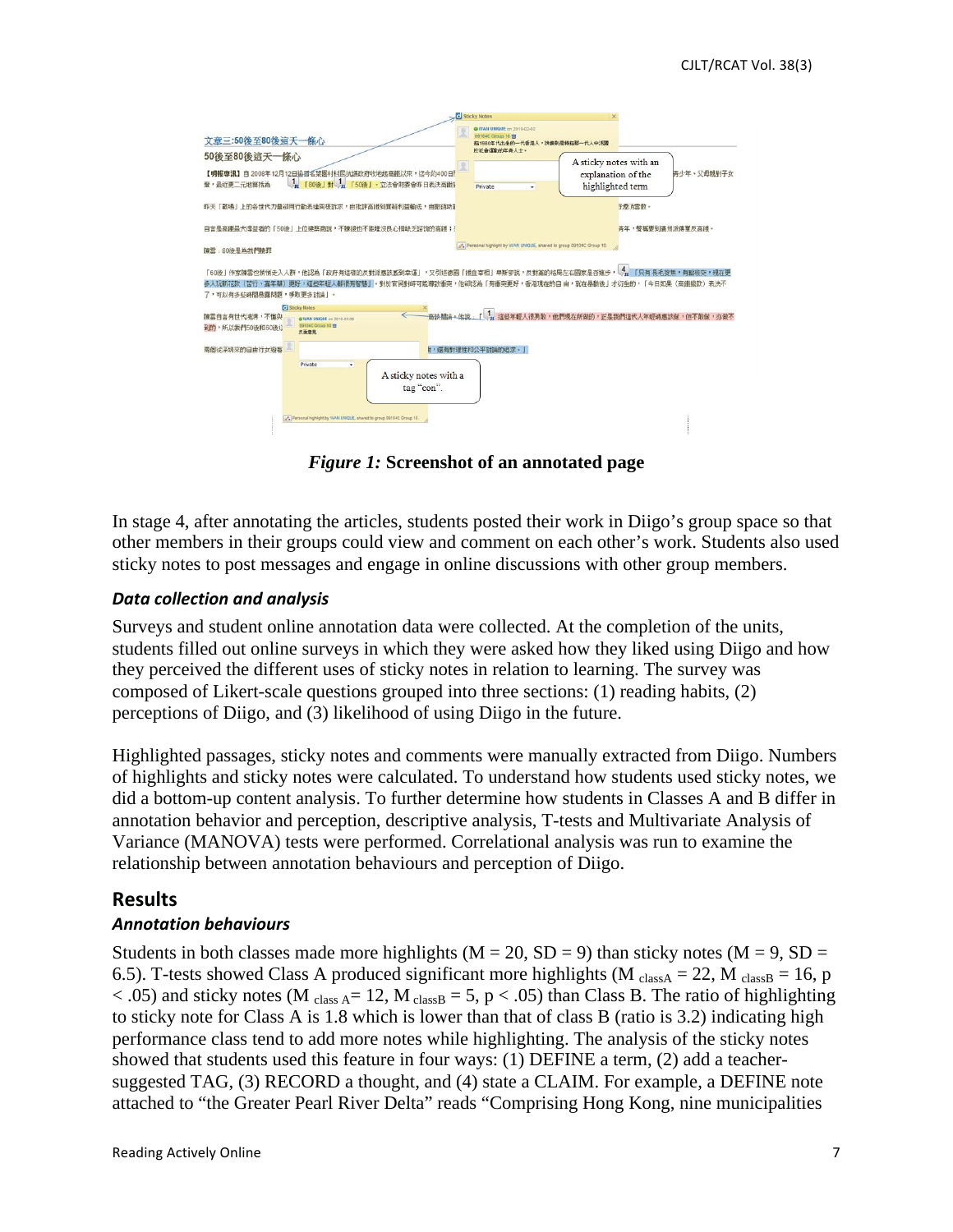of the Guangdong Province in the mainland of China and Macau." Students used TAG notes to identify and analyze positions as pro or con. Students used RECORD notes in different ways. For instance, one student used a RECORD note to explain why a conflict occurred: "The reasons for the conflict were due to the short consultation period." A sticky note stating a CLAIM attached to "the rail to benefit at most 400000 people at Hong Kong" read "the practical implication is rather limited." Table 2 shows that Class A used DEFINE notes most frequently while Class B used RECORD notes most frequently. Students in both classes used CLAIM notes least frequently.

The MANOVA test showed two classes differed in annotation behaviours (Wilks'Λ= .463, F(4,  $64$  = 18.58, p<0.001). Class A created significantly more sticky notes than those Class B. When the dependent variables were considered separately, significant effects were detected for DEFINE notes (F(1, 67) = 70.13, p<0.001) and CLAIM notes (F(1, 67) = 6.26, p=0.015) indicating that Class A students used significantly more sticky notes to define terms and to state claims than Class B students.

In groups, students could view each other's highlights and sticky notes, and leave comments on sticky notes. Altogether, students in the two classes posted 77 comments on the highlights and notes of other group members (64 from Class A and 13 from class B). Since too few notes were made from Class B, statistical analysis was not run for comparison. However, we can tell as a whole, Class B students made fewer comments.

#### Perceptions of Diigo

With respect to their existing reading habit, both classes reported that they tended to highlight when reading print materials ( $M = 2.86$ ,  $SD = .9$ ). Fewer students in both classes reported they took notes while reading  $(M = 2.71, SD = .97)$ , but no significant difference was found between two classes. Overall, students in both classes considered the highlighting and sticky notes features of Diigo to be easy to use (Figure 2).

As shown in Figure 3, students of both classes found Diigo a useful learning tool and all the features were rated similarly. No significant differences were identified between the two classes, though the rank of order of helpfulness was different between the two. Both classes agreed that highlighting was the most useful feature. Class A students perceived viewing the annotations of peers as the second most useful feature, and adding sticky notes and receiving comments from peers as the third most useful. Class B perceived adding sticky notes, viewing the annotations of peers and receiving comments to be the second, third and fourth most useful features respectively. Class A seemed to appreciate the social functions of Diigo more than Class B.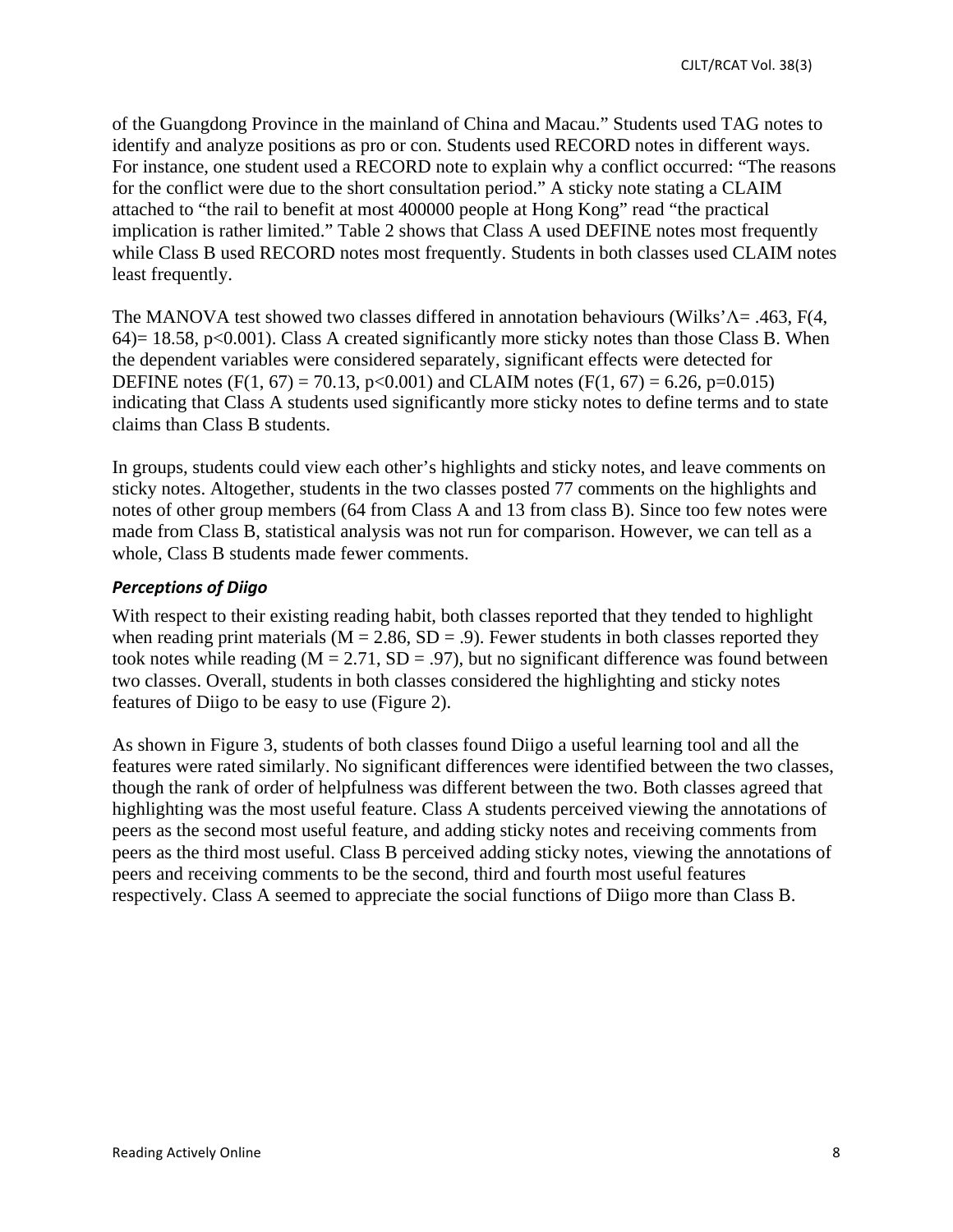

*Figure 2:* **Reading habit and experience with Diigo** 



*Figure 3***: Perception on the usefulness of Diigo**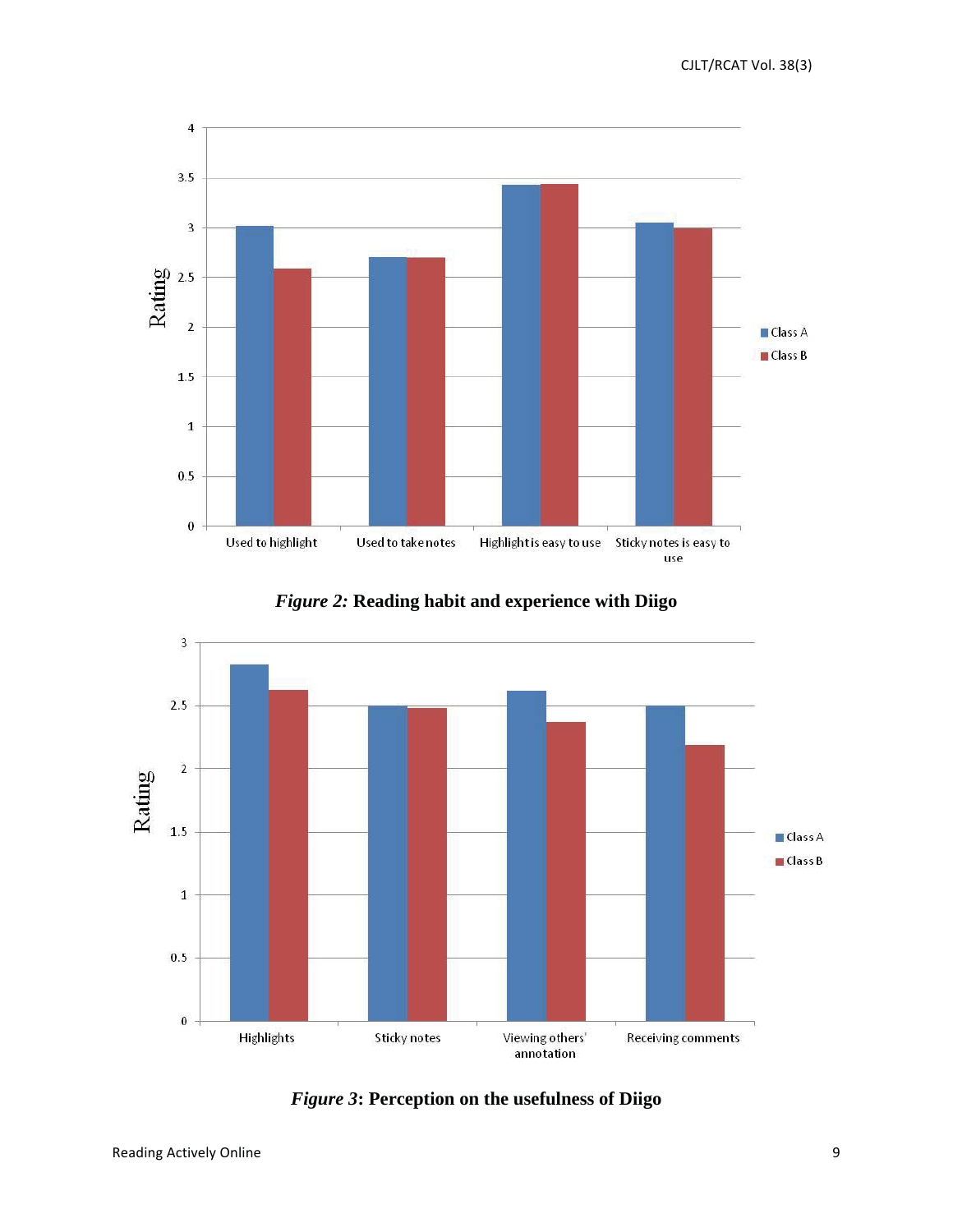Students were also asked to evaluate the four types of sticky notes in terms of their value for enhancing learning (Figure 4). MONOVA test shows Class A responded more positively than Class B (Wilks' $\Delta$  = .727, F(4, 64) = 6.0, p<0.001). Post hoc ANOVA analyses showed students in Class A are more positive than class B in DEFINE notes (M  $_{\text{class}} = 2.95$ , M  $_{\text{class}} = 2.22$ , p < .05), TAG notes (M  $_{\text{class A}} = 2.74$ , M  $_{\text{class B}} = 2.22$ , p < .05), RECORD notes (M  $_{\text{class A}} = 2.69$ , M  $_{\text{class B}} =$ 2.33, p < .05), and DISCUSSION (M class A = 2.50, M class B = 1.89, p < .05). Both Class A and B found accommodating online discussions to be the least useful function. Figure 4 contains students' perceptions of the usefulness of sticky notes. It was also noted that student perceptions of the value of sticky notes were related how they used them. Thus, Class A students not only created more DEFINE notes than Class B students but they also perceived them as more valuable. Class B not only created more RECORD notes but also perceived them as more valuable.



*Figure 4***: Perception on the usefulness of sticky notes** 

With respect to their willingness to use Diigo in the future, T-test showed Class A students were more willing to continue using Diigo (M= 3.17) than Class B (M=2.74) ( $p < .05$ ).

Students also ranked their preference for using the four types of sticky notes (Figure 5). Overall, students were most willing to use sticky notes to DEFINE terms or concepts. The use of sticky notes to TAG and RECORD thoughts were ranked second and third. The least preferred use of sticky note was to exchange ideas and to have online DISCUSSION with fellow students. MONOVA tests showed no significant difference between two classes on the preferences of using different sticky notes features.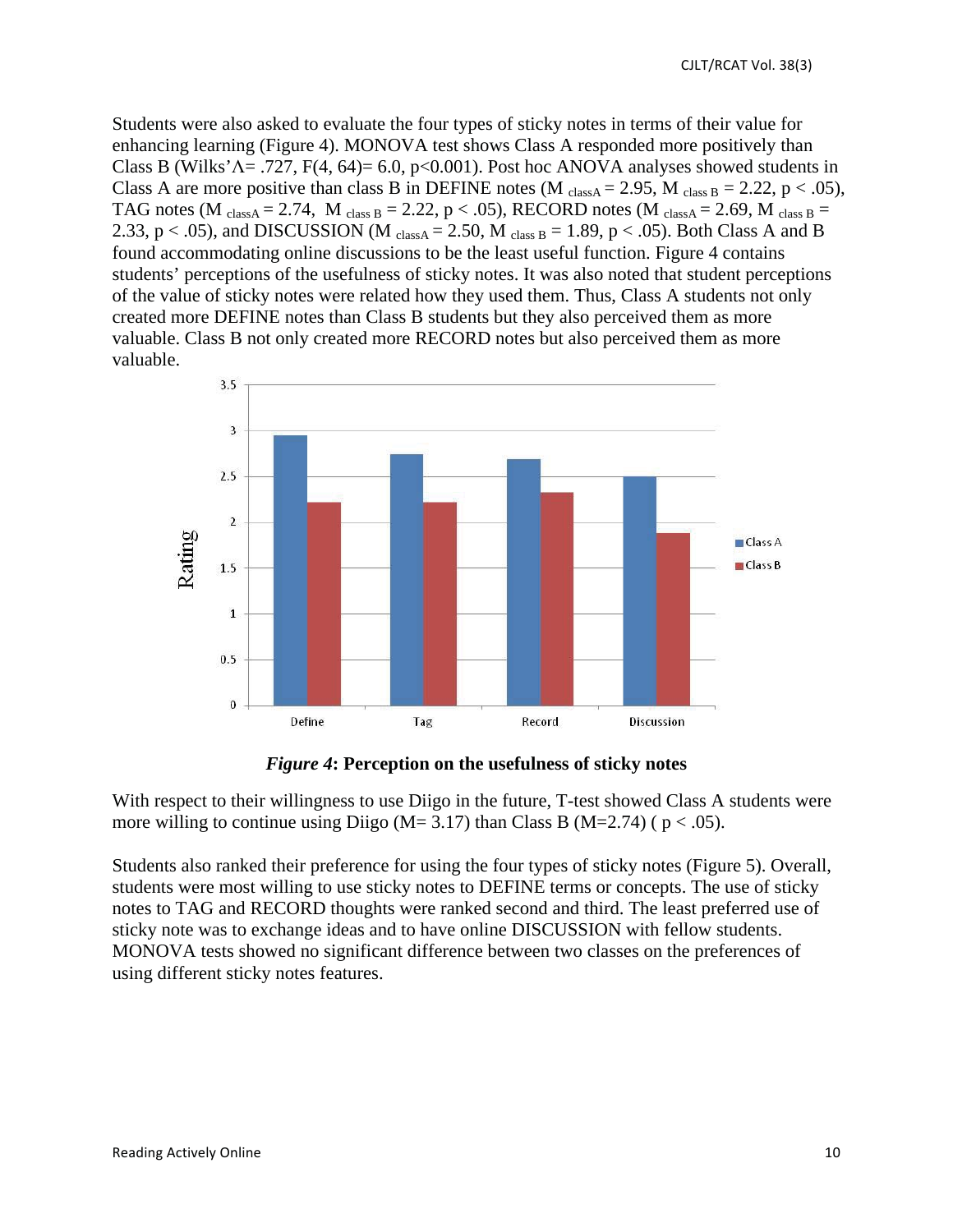

*Figure 5***: Preference of using sticky notes** 

# Annotation behaviour and perceptions of annotation

To better understand the association between how students used and how they perceived Diigo, separate correlations were run between use and perceptions of the two groups. For Class A, highlighting and sticky notes frequency were correlated with perceptions on usefulness of highlighting and tagging.

|  | Table 3: Correlation of Class A Students' Perceptions and Annotation Behaviours |
|--|---------------------------------------------------------------------------------|
|--|---------------------------------------------------------------------------------|

|                     | No. of     | No. of  | <b>DEFINE</b> | <b>TAG</b> | <b>RECORD</b> | <b>CLAIM</b> |
|---------------------|------------|---------|---------------|------------|---------------|--------------|
|                     | highlights | $SNs^1$ |               |            |               |              |
| Highlight is        | $.394**$   | $.336*$ | 0.086         | 0.147      | 0.264         | 0.296        |
| helpful             |            |         |               |            |               |              |
| SN <sub>s</sub> for | $.366*$    | $.340*$ | 0.144         | 0.125      | $.380*$       | 0.206        |
| tagging is          |            |         |               |            |               |              |
| helpful             |            |         |               |            |               |              |
| SNs is              | 0.175      | 0.231   | $-0.099$      | $.357*$    | 0.012         | 0.099        |
| helpful for         |            |         |               |            |               |              |
| recording           |            |         |               |            |               |              |
| thoughts            |            |         |               |            |               |              |

<sup>1</sup>SNs: Sticky notes

\* p < .05, \*\* p < .01

For class B students, number of sticky notes used was significantly correlated with their perception that sticky notes were easy to use and helpful and that receiving sticky note comments was helpful. An examination of the types of sticky notes produced revealed that the number of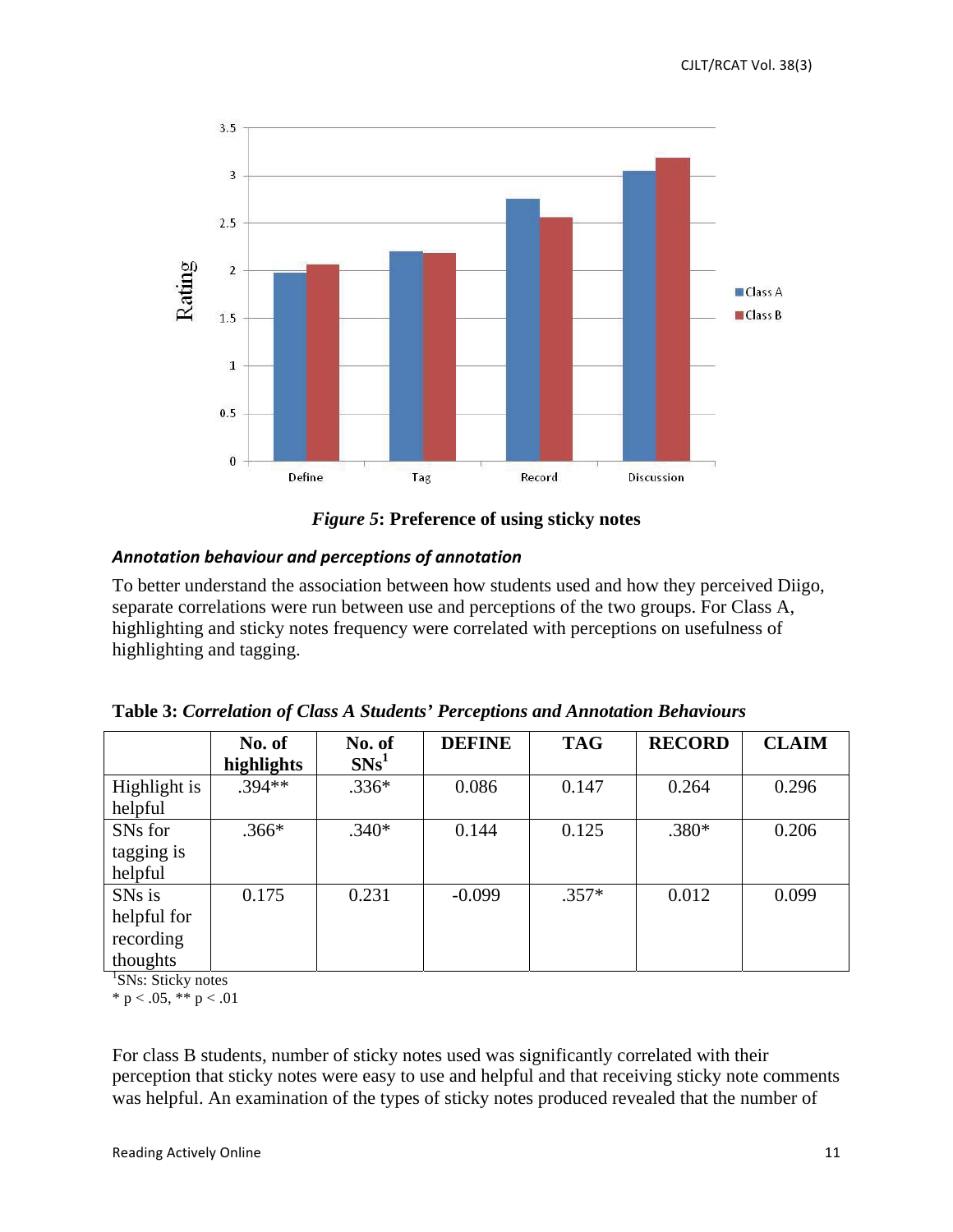RECORD notes was significantly correlated with their perception of sticky notes. Students who produced more RECORD notes also felt that sticky notes were easy to use  $(r = .504, p < .01)$ , and recording thoughts were helpful ( $r = .452$ ,  $p < .05$ ). Teacher suggested TAG were only positively correlated with the perception that sticky notes were easy to use  $(r = .447, p < .05)$ .

**Table 4:** *Correlation of Class B Students' Perceptions and Annotation Behaviours*

|                        | No. of SNs | <b>DEFINE</b> | <b>TAG</b> | <b>RECORD</b> | <b>CLAIM</b> |
|------------------------|------------|---------------|------------|---------------|--------------|
| $SNs1$ are easy to use | .436*      | 0.155         | .447*      | $.504**$      | 0.076        |
| SNs are helpful        | .387*      | $-0.094$      | 0.119      | 0.25          | 0.187        |
| SNs are helpful for    | 0.305      | 0.044         | 0.228      | $.452*$       | $-0.036$     |
| recording thoughts     |            |               |            |               |              |

<sup>1</sup>SNs: Sticky Notes

\* p < .05, \*\* p < .01

# Discussion and conclusion

#### *Annotation behaviours*

An exploratory method was used to examine how two classes of secondary four students used and perceived the highlighting and sticky note features of Diigo to support the active reading and analysis of online articles. As with paper-based annotation (Ovsiannikov, et al., 1999), students highlighted most frequently. They used different colours to highlight important ideas and to compare the positions and perspectives of different stakeholders. The combination of highlighting and sticky notes was especially powerful as highlighting served to contextualize the sticky notes. Learners were able to construct notes to express personal meanings while reading. This is especially the case of high performance class who tend to add notes while highlighting.

When learners take notes on what they read they engage in a deeper cognitive process than when they simply highlight what they read (Anderson & Armbruster, 1982). We agree with Higgins (1993) in that adding notes is more important to critical reading than highlighting as it is more closely connected with formulating conclusions based on evidence. In our study, students used sticky notes to define terms, analyze different positions, record thoughts, and make claims and draw conclusions. To elaborate, an essential first step in active reading is the understanding of key concepts and students used sticky notes to define important terms, clarify important issues and connect old and new knowledge. Second, labelling different positions involved students in understanding and comparing different theories and perspectives. Third, identifying evidence and formulating explanations involved students in condensing, paraphrasing, and interpreting original texts. This is an important step in the process of constructing their own claims (Kuhn, 1991; Toulmin, 1958). Finally, making claims or drawing conclusions are involved in moving beyond simply tagging and clarifying evidence to drawing conclusions in the inquiry learning process. To sum up, students used sticky notes to define, understand, link, compare, explain, and infer in the process of reading.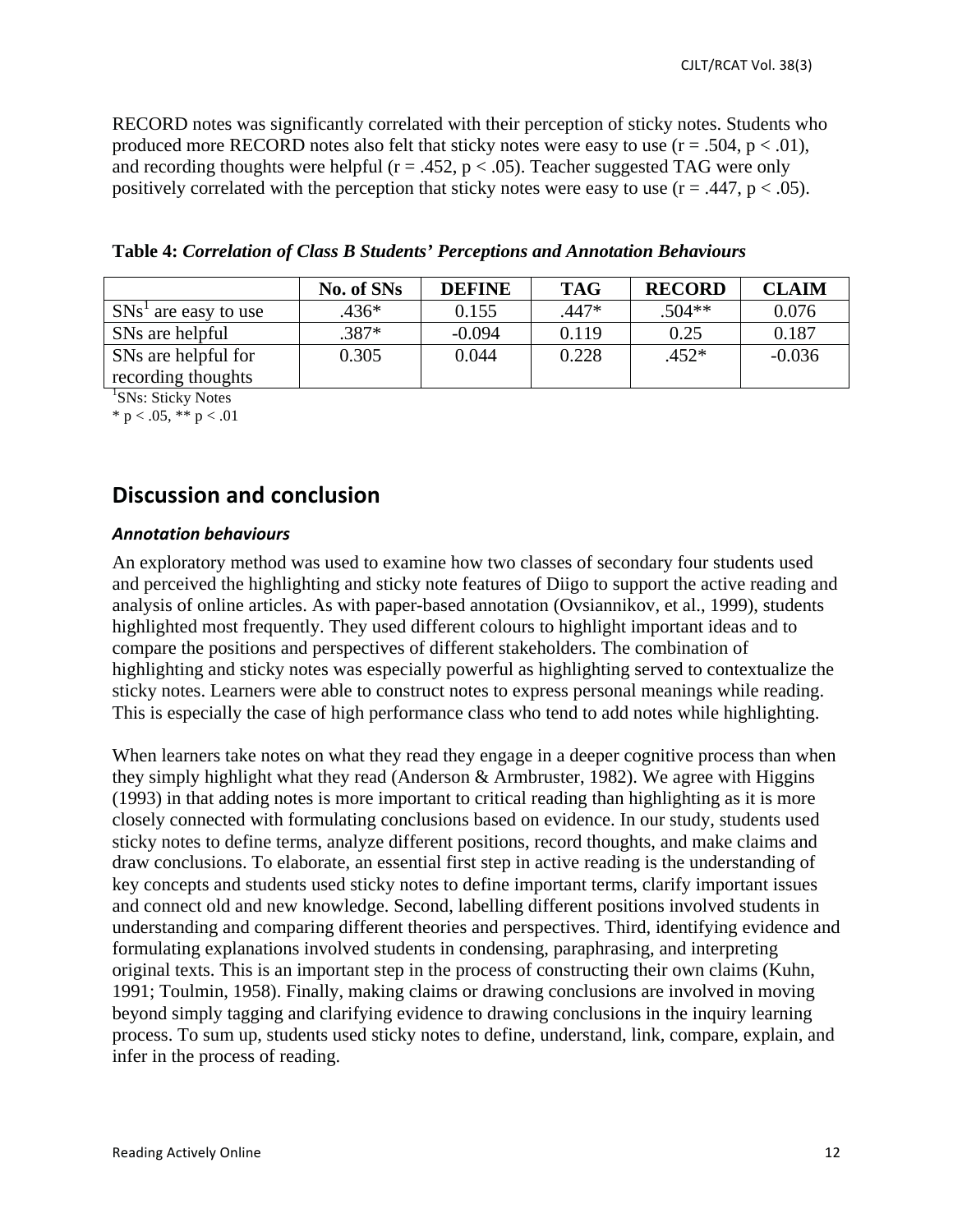The two classes in our study showed different annotation behaviours. On the whole, average performance group (Class B) highlighted less than high performance group (Class A), and produced even fewer notes than class A. This might be because that adding sticky notes is more cognitively demanding since it involves higher order thinking skills such as comparing, explaining, and inferring. Our results tend to support the work from Grade and Sigler (2002) in that competence in reading comprehension facilitates the use of online learning tools, in our case, the annotation tools. Class A students tended to use sticky notes to define keys terms and concepts and making claims. Again, this might be associated with the academic abilities of students. More able students might be better at searching for relevant information and linking them with the key terms and concepts. Meanwhile, claim making as argumentation skills has been found very weak among most students (Kuhn, 1991), which might pose as a great challenge for lower ability students.

## **Student perceptions & behaviours**

Students of both classes were positive about Diigo as an online reading aid and perceived highlighting as its most valuable feature. Different annotation behaviours of the two classes were correlated with the different perceptions of Diigo. Students in Class B tended to use sticky notes to make more justifications when they found that sticky notes were easy to use, and useful for recording justification. Thus what students thought about sticky notes was consistent with how they used them. For Class A, correlations were found between the total number of sticky notes used and perceptions of their usefulness in tagging. Those who thought tagging was useful made more notes. Through adding tags such as "pro" or "con" to highlighted text, students could better comprehend articles. The annotation behaviour of high performance students might be affected by instructions by the teacher who created tags for reading. Furthermore, "pro" and "con" are key elements in understanding and producing arguments, which asks for high cognitive skills. High performance students who are better in argumentation seem to bring such skills in annotation. The annotation behaviour of ordinary performance students was affected by multiple factors, particularly ease of use and perceived helpfulness to record their own thoughts. The students in Class B might have varied abilities in dealing with the technical features of Diigo, thus it might help them use sticky note functions by making it easier to use.

In this study, we have explored the experiences and perceptions of two classes of secondary students who used an online annotation tool (Diigo) in the process of inquiry-based learning. The findings have shown that highlighting is the most popular and recognized as the most useful feature. The sticky notes feature has been used flexibly to serve for a range of purposes including identifying, contrasting, and commenting. We consider adding sticky notes more important for critical reading as it entails higher order thinking skills such as analyzing, comparing, explaining, or making a claim. This might help to explain why the high performance group created more sticky notes than the ordinary performance group, especially for defining terms and making claims. Our study can shed some lights on how an online annotation tool can be used to support critical reading. The comparison of two groups of students with different academic abilities can let teachers to be more aware of the individual differences of students and to meet their needs accordingly.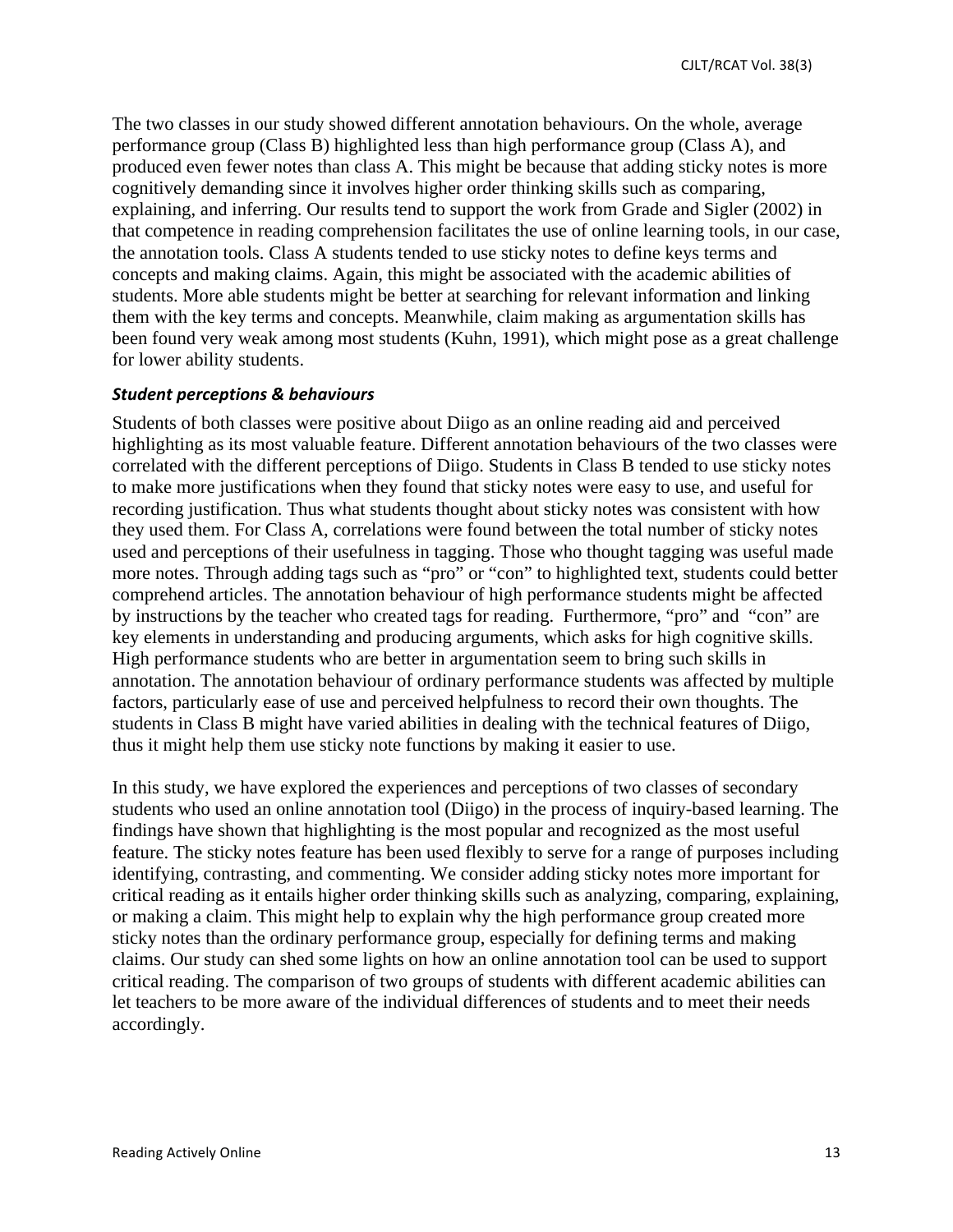## References

- Anderson, T. H., & Armbruster, B. B. (1982). Reader and text-studying strategies. In W. Otto & S. White (Eds.), *Reading expository material* (pp. 219-242). New York: Academic Press.
- Blumenfeld, P. C., Soloway, E., Marx, R. W., Krajcik, J. S., Guzdial, M., & Palincsar, A. (1991). Motivating project-based learning: Sustaining the doing, supporting the learning. *Educational Psychologist, 26*(3/4), 369-398.
- Bures, E., Abrami, P., & Schmid, R. (2010). Exploring whether students' use of labelling depends upon the type of activity. *International Journal of Computer-Supported Collaborative Learning, 5*(1), 103-116. doi: 10.1007/s11412-009-9079-3
- Edelson, D. C., Gordin, D. N., & Pea, R. D. (1999). Addressing the challenges of inquiry-based learning through technology and curriculum design. *Journal of the Learning Sciences, 8*(3/4), 391-450.
- Glover, I., Xu, Z., & Hardaker, G. (2007). Online annotation Research and practices. *Computers & Education, 49*(4), 1308-1320.
- Grabe, M., & Sigler, E. (2002). Studying online: Evaluation of an online study environment. *Computers & Education, 38*(4), 375-383. doi: 10.1016/s0360-1315(02)00020-9
- Greenhow, C. (2009). Social scholarship: Applying social networking technologies to research practices. *Knowledge Quest, 37*(4), 42-47.
- Higgins, L. (1993). Reading to argue: Helping students transform source texts. In A. Penrose & B. Sitko (Eds.), *Hearing ourselves think: Cognitive research in the college writing classroom* (pp. 70-101). New York: Oxford University Press.
- Hwang, W.-Y., Wang, C.-Y., & Sharples, M. (2007). A study of multimedia annotation of webbased materials. *Computers & Education, 48*(4), 680-699. doi: 10.1016/j.compedu.2005.04.020
- Johnson, T. E., Archibald, T. N., & Tenenbaum, G. (2010). Individual and team annotation effects on students' reading comprehension, critical thinking, and meta-cognitive skills. *Computers in Human Behavior, 26*(6), 1496-1507. doi: 10.1016/j.chb.2010.05.014
- Kiewra, K. A. (1985). Providing the instructor's notes: An effective addition to student notetaking. *Educational Psychologist, 20*, 33-39.
- Kuhn, D. (1991). *The skills of argument*. Cambridge: Cambridge University.
- Marshall, C. C. (1997). *Annotation: From paper books to the digital library.* Paper presented at the Second ACM International Conference on Digital Libraries, Philadelphia, PA.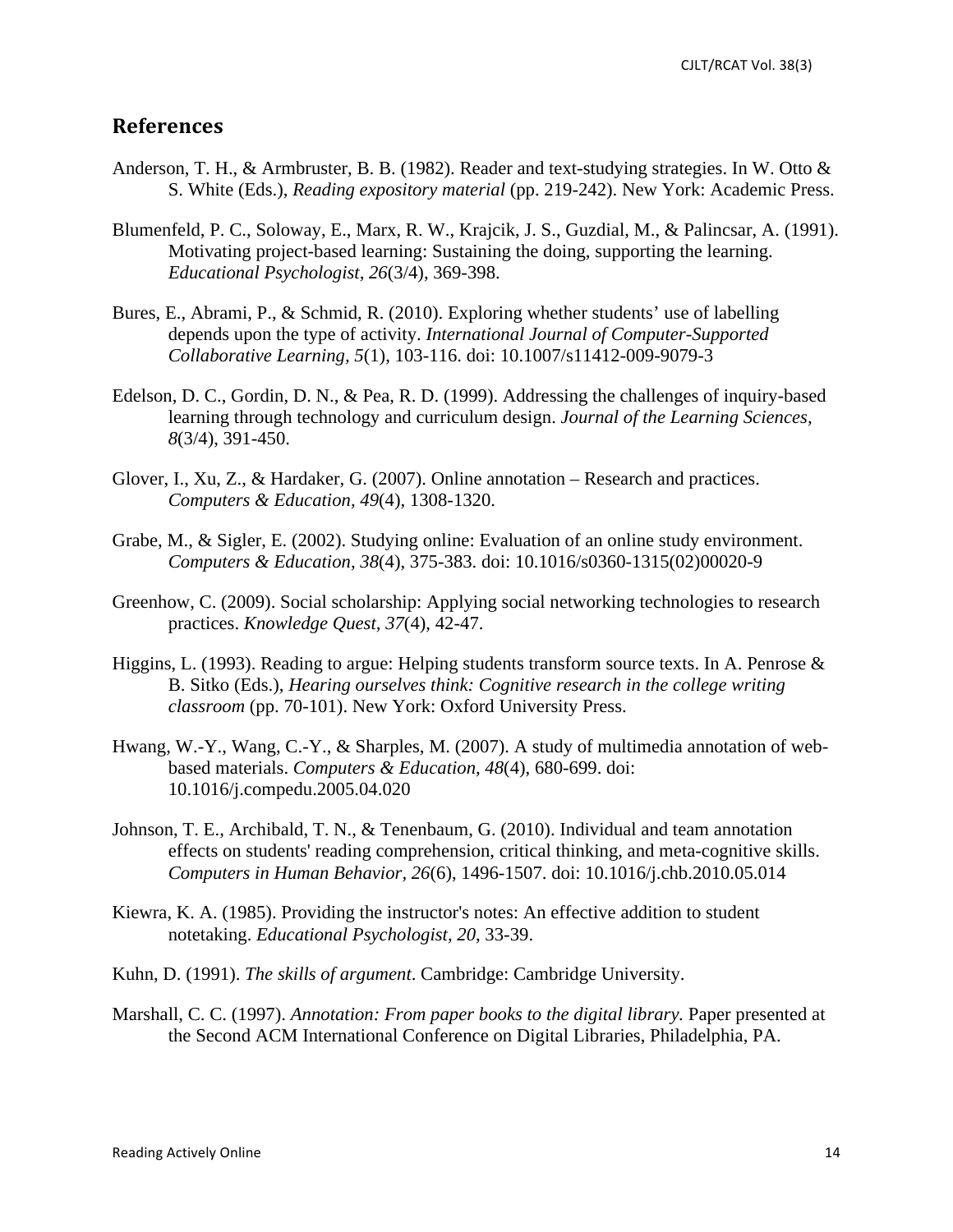- Njoo, M., & De Jong, T. (1993). Exploratory learning with a computer simulation for control theory: Learning processes and instructional support. *Journal of Research in Science Teaching, 30*(8), 821-844. doi: 10.1002/tea.3660300803
- Nokelainen, P., Miettinen, M., Kurhila, J., Floréen, P., & Tirri, H. (2005). A shared documentbased annotation tool to support learner-centred collaborative learning. *British Journal of Educational Technology, 36*(5), 757-770.
- O'Hara, K., & Sellen, A. (1997a). *A comparison of reading paper and on-line documents.* Paper presented at the SIGCHI Conference on Human Factors in Computing Systems, Atlanta, Georgia.
- O'Hara, K., & Sellen, A. (1997b). A comparison of reading paper and on-line documents *Proceedings of the SIGCHI conference on Human factors in computing systems* (pp. 335- 342). Atlanta, Georgia: ACM.
- Ovsiannikov, I. A., Arbib, M. A., & McNeill, T. H. (1999). Annotation technology. *International Journal of Human-Computer Studies, 50*(4), 329-362.
- Owens, R. F., Hester, J. L., & Teale, W. H. (2002). Where do you want to go today? Inquirybased learning and technology integration. *Reading Teacher, 55*(7), 616-625.
- Porter-O'Donnell, C. (2004). Beyond the yellow highlighter: Teaching annotation skills to improve reading comprehension. *The English Journal, 93*(5), 82-89.
- Rau, P. L., Chen, S. H., & Chin, Y. T. (2004). Developing web annotation tools for learners and instructors. *Interacting with Computers, 16*(2), 163-181.
- Savery, J. R., & Duffy, T. M. (1995). Problem based learning: An instructional model and its constructivist framework. *Educational Technology, 35*(5), 31-37.
- Simpson, M. L., & Nist, S. L. (1990). Textbook annotation: An effective and efficient study strategy for college students. *Journal of Reading, 34*(2), 122-129.
- Slotte, V., & Lonka, K. (1999). Review and process effects of spontaneous note-taking on text comprehension. *Contemporary Educational Psychology, 24*(1), 1-20. doi:10.1006/ceps.1998.0980
- Sung, Y. T., Lin, C. S., Lee, C. L., & Chang, K. E. (2003). Evaluating proposals for experiments: An application of web-based self-assessment and peer-assessment. *Teaching of Psychology, 30*, 331-334.
- Toulmin, S. E. (1958). *The use of argument*. Cambridge: Cambridge University.
- Wang, F., Kinzie, M., McGuire, P., & Pan, E. (2010). Applying technology to inquiry-based learning in early childhood education. *Early Childhood Education Journal, 37*(5), 381- 389. doi: 10.1007/s10643-009-0364-6